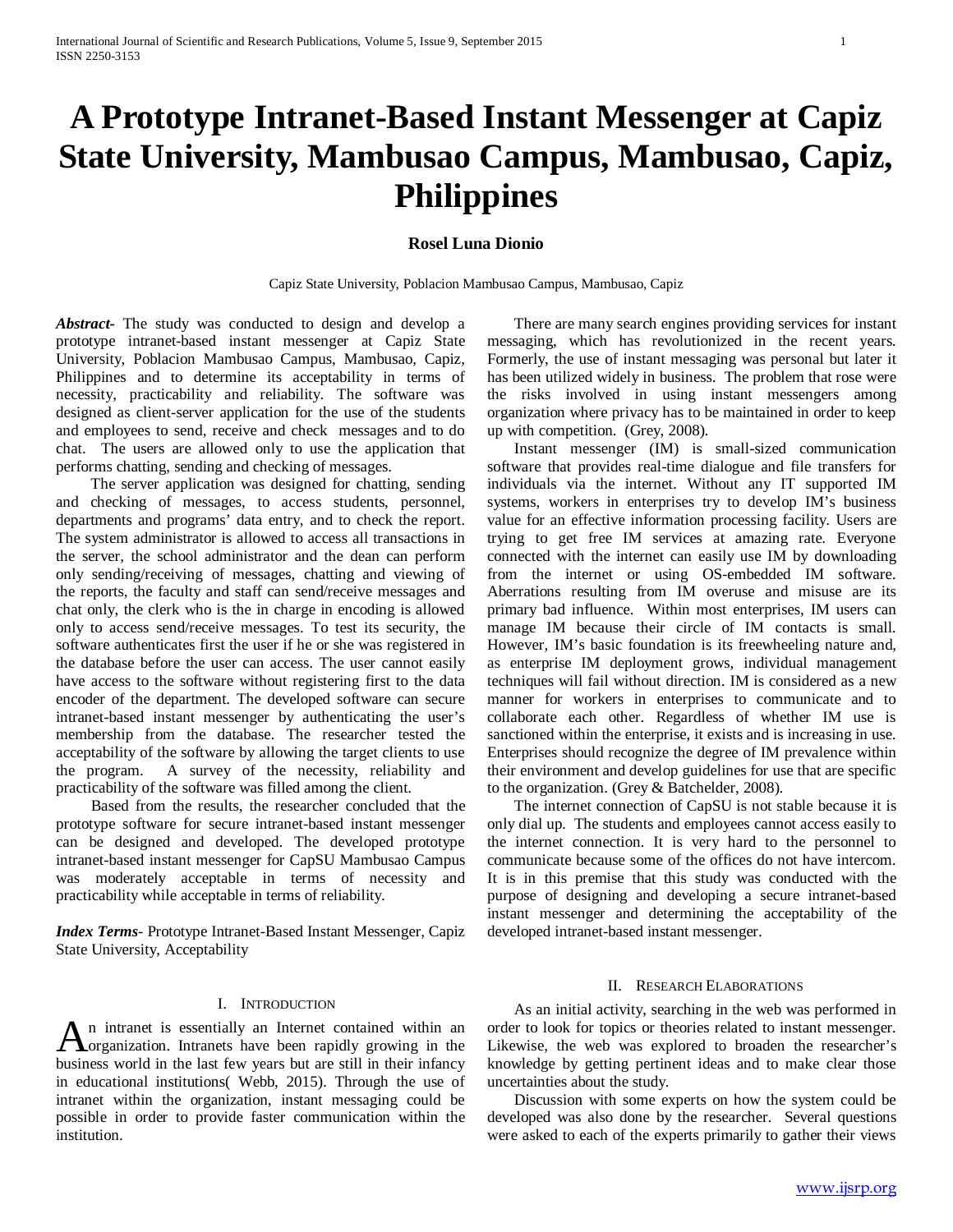and ideas on how to come up with a good study. However, much of the time was spent in exploring the web until such time that the expected output or program was made a reality.

 When the system was developed, the researcher tried to use it in her personal computer so that she would know if it is functional. She then tested it using two computers and after a few weeks of testing, the researcher installed it to the server of CapSU Computer Laboratory and with the LAN connections, students and CapSU personnel have access to the program and they use it as their medium of communication.

 During the actual testing, the system administrator and the data encoder managed the server, while the other users utilized the computer intended for them or the so called client.

 The computer used by the students was composed of virus scanner and screen saver. This can help the security of the system. Database Authentication was applied in retrieval of records in order to ensure security of data in the server. Otherwise, if the server is not activated, its user cannot have access to the system.

 Each user's IM was configured to allow only the members of their buddy lists to track their presence. The IM management system performs monitoring of real-time connections, searching, and reporting. IM management system consists of the monitoring agent, database and administration manager.

 On the operation process, the researcher developed a simple procedure. The IM procedure was delivered to the entire organization, which included the access and usage of the software for those who will use the IM. Before going to the operational phase of the software, the user is required to read first the procedure on how to operate the software and how to change the default password.

 The researcher provided close-ended type of questionnaire to 80 students, 14 faculty members and 4 administrators to assess the acceptability of the system. Acceptability of the system was determined in terms of necessity of the development of the prototype CapSU instant messenger, reliability of the use of the prototype CapSU instant messenger and practicability of the use of the prototype CapSU instant messenger. They chosen respondents were the immediate users of the system. After gathering the answered questionnaires, the responses was then tallied and was subjected to statistical analysis in the form of mean.

# III. RESULTS OR FINDINGS

## **Figure 1. Architecture of the logical controls**



 Architecture of the logical controls shows that it is consists of IM management system on the server side and security solutions on the client side. The security solution on the client side consisted of a data authentication on the database. Each software was installed on each user's desktop computer. The user can not access the file of each member. The user can perform both ways by sending messages and chatting alone. He/She can access the said data by enrolling first to the encoder. A default password was given and the user can change it once. Each user's IM was configured to allow only the members of their buddy lists.

 The security on the server side consisted of a data authentication and IM management system. The IM management system performed the transaction by way of opening the chatting transaction. The client side cannot operate if the server side of chatting is closed. It also operates by sending messages. Other services include: encoding of data entries of employees and students, monitoring of real-time connections, searching, and reporting.

# **Figure 2. The logical diagram of the IM management system on Server**



 The logical diagram of the IM management system on the server side consisted of the monitoring agent, database and administration manager. The researcher developed a simple and consistent procedure on how to operate the system so that employees and the students can understand and that they can support the project. The IM procedure was delivered to the entire employees and students. The procedure on monitoring the IM communications clearly defined that the system administrator has the right to access the data. Before going to the operation phase of IM, the encoder give default password to each user to have privacy and security.

| Table 1. The Acceptability of a Prototype Intranet-Based |
|----------------------------------------------------------|
| <b>Instant Messenger at Capiz State University</b>       |

|                         | N  | <b>Mean</b> | Interpretation |
|-------------------------|----|-------------|----------------|
| Necessity of the        | 98 | 3.54        | Moderately     |
| development of<br>the   |    |             | Acceptable     |
| Prototype CapSU Instant |    |             |                |
| Messenger               |    |             |                |
| Reliability of the      | 98 | 3.76        | Acceptable     |
| of the Prototype<br>use |    |             |                |